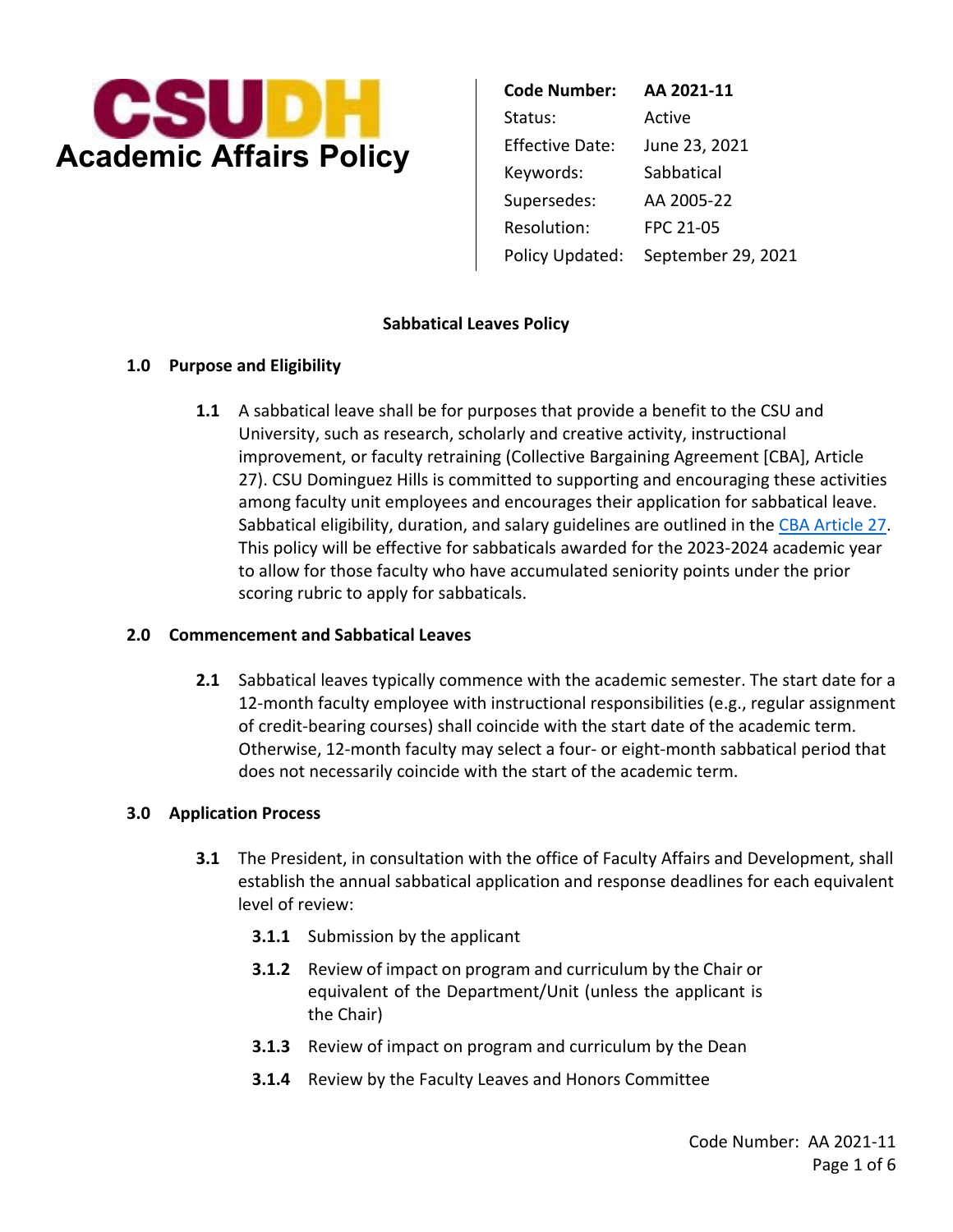- **3.1.5** Review by the AVP Faculty Affairs and Development
- **3.1.6** Review by the Provost, and
- **3.1.7** Final decision by the President
- **3.2** Faculty Affairs and Development, annually at the beginning of each academic year, will:
	- applications for a leave with pay and **3.2.1** Notify eligible faculty each year of the date to submit
	- **3.2.2** Publish a list on the Faculty Affairs and Development website of eligible faculty. This list should include total necessary to comply with CBA and response timelines. number of eligible faculty and estimate of total number
- **3.3** The sabbatical application is submitted by the applicant to Faculty Affairs and Development. Subsequently, the application is forwarded to the appropriate individuals for their recommendations regarding department and program impacts, in the following order:
	- **3.3.1** The chair will indicate on the sabbatical leave proposal form whether the proposed leave would have a negative impact on the curriculum and the operation of the department, and explain such impact(s), if any. In cases where there is not a department chair, the appropriate administrator (in most cases, this is the College Dean) will assess impact.
	- Dean may also comment on the potential effect of the **3.3.2** Once the Department Chair impact is received, the College proposed sabbatical on the curriculum and operation of the department.
	- **3.3.3** The FLHC will review and evaluate sabbatical proposals and review. The recommendations from FLHC are sent to the provide written recommendations to subsequent levels of office of Faculty Affairs and Development.
	- sabbatical applications to the Provost and President. This assessment of impacts, other campus program needs, and campus budget implications. **3.3.4** The AVP of Faculty Affairs and Development shall provide a written recommendation regarding approval of the recommendation shall be based on consideration of the FLHC recommendation, the Department Chair's and Dean's
	- the recommendation. The Provost will submit their **3.3.5** The Provost shall recommend in writing whether to approve or deny the application and include the reason for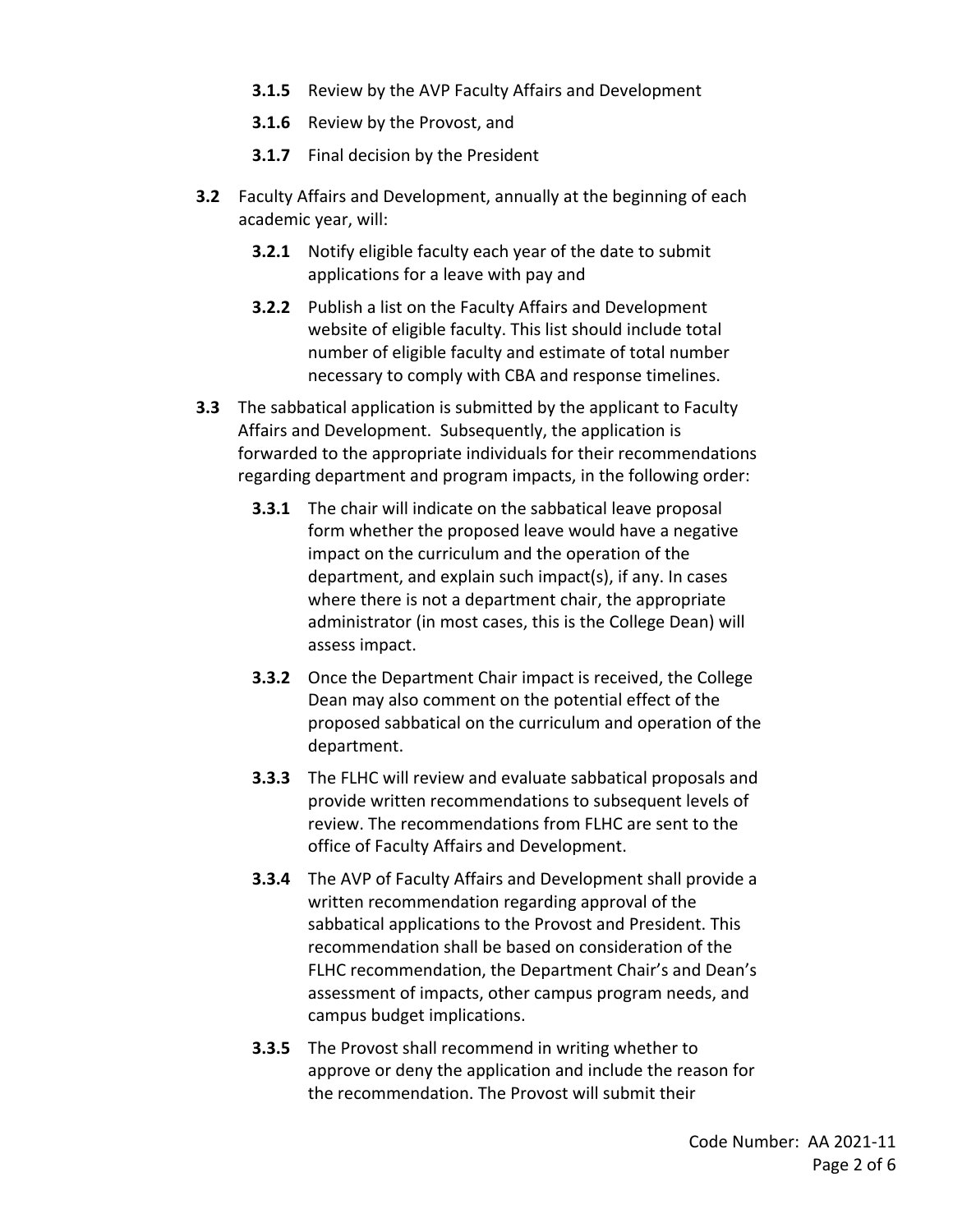recommendation to the President.

- Dean, the recommendation of the AVP of Faculty Affairs **3.3.6** The President will make the final determination regarding the approval or denial of each sabbatical leave, taking into consideration the recommendation of the FLHC, the impact statements from the Department Chair and/or College and Development, and the Provost. The President will provide a written response with the decision to the applicant and include any conditions of such a leave.
- **3.3.7** Sabbatical award announcements will be made annually by the Provost.

### **4.0 Application Material to be Submitted**

- **4.1** Sabbatical Leave Application Form
- **4.2** Title and abstract (75 words or less) of sabbatical proposal.
- **4.3** Sabbatical Proposal Narrative (i.e. the proposal) shall include the following (5 pages maximum).
	- **4.3.1 Statement of Purpose**: a statement of purpose of the sabbatical which includes the project's benefit to the University.
	- **4.3.2 Sabbatical Plan**: a detailed description of the proposed project (e.g., research, scholarly or creative activity, instructional improvement, or faculty retraining) and plan to carry out the project, including, if appropriate a description of any preparatory work scheduled before the leave or of pertinent completed work. Includes a description of University and/or CSU resources needed, if any, to carry out the proposed project (e.g., time, access to archives, conference/meeting travel, support for creative activities, professional development training/workshops, etc.).
	- **4.3.3 Readiness (Attainability):** the applicant's ability and readiness to complete the project (e.g., evidenced by past performance, preliminary research in preparation for the project, etc.).
	- **4.3.4 Timeline**: a statement of the time requested (which shall not exceed one (1) year), and a timeline showing the feasibility of the proposed project in that time.
	- pages) which focuses on activities relevant to the sabbatical project. **4.3.5 CV**: The applicant's C.V. or professional resume (not to exceed 2 (For example, if the project is to develop further one's pedagogical skills, the C.V. shall reference recent teaching or professional activities related to the proposed project.)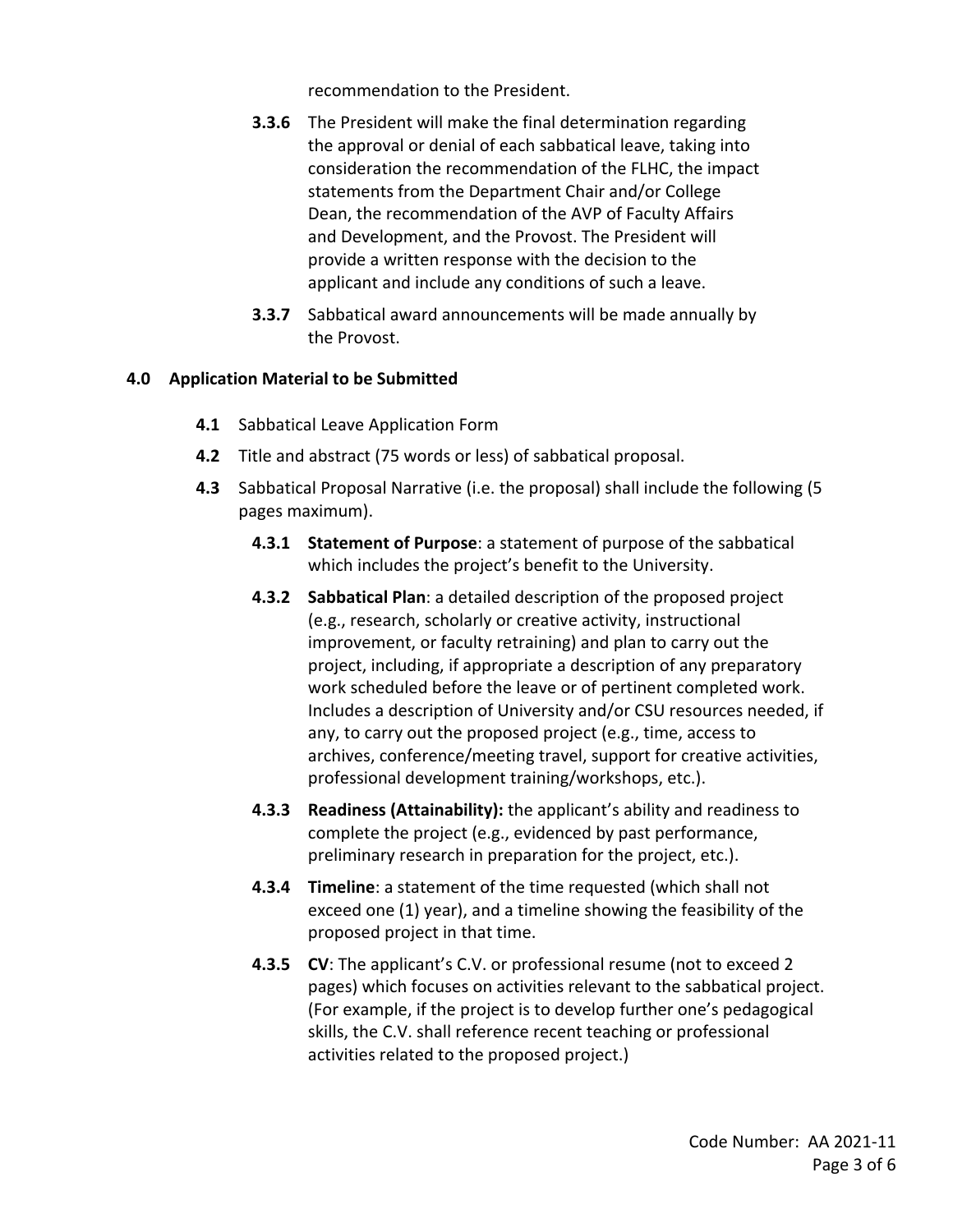# **5.0 Evaluation Rubric used by Faculty Leaves and Honors Committee**

- projects. The FLHC is composed in accordance with university policy and adheres to **5.1** FLHC shall review sabbatical applications and evaluate the quality of proposed CBA committee composition guidelines.
- **5.2** Each sabbatical leave proposal shall be awarded points to a total of one hundred (100), based upon the following criteria:
	- **5.2.1 Statement of Purpose:** A clear and well‐written statement of purpose of the sabbatical which includes the project's benefit to the University. *(Up to 30 points)*
	- (e.g., research, scholarly or creative activity, instructional improvement, or a description of any preparatory work scheduled before the leave or of **5.2.2 Sabbatical Plan:** A clear and well detailed description of the proposed project faculty retraining) and plan to carry out the project, including, if appropriate pertinent completed work. Includes a description of University and/or CSU resources needed, if any, to carry out the proposed project (e.g., time, access to archives, conference/meeting travel, support for creative activities, professional development training/workshops, etc.). *(Up to 30 points)*
	- **5.2.3 Readiness (Attainability)**: A clear and well‐written statement of the applicant's ability and readiness to complete the project (e.g., evidenced by past performance, preliminary research in preparation for the project, etc.). *(Up to 25 points)*
	- **5.2.4 Timeline:** A clear and well written statement of the time requested (which shall not exceed one (1) year), and a timeline showing the feasibility of the proposed project in that time and dissemination of project (e.g., article published, book chapter release, or exhibit). *(Up to 15 points)*
- **5.3** Time since last sabbatical (up to 20 points) After sabbaticals are scored based on merit, longevity points are included in the recommendation

| 5.3.1 | No sabbatical leave taken in past 6-8 years        | $(10$ points) |
|-------|----------------------------------------------------|---------------|
| 5.3.2 | No sabbatical leave taken in past 9-11 years       | $(15$ points) |
| 5.3.3 | No sabbatical leave taken in past 12 or more years | $(20$ points) |

- **5.4** Proposals are scored by the Faculty Leaves and Honors Committee. The top-scoring proposals based on merit and longevity are eligible for funding. The number of sabbaticals available each academic year is outlined in the CBA. Each proposal shall be evaluated based on standards relevant to its character.
	- **5.4.1** The committee should assess the project's benefit to the university. Paid leave projects shall demonstrate clear promise of producing results beneficial to students, to the development of the profession or a discipline within the profession, to the University, and/or to the faculty member as a teacher, scholar, or professional practitioner.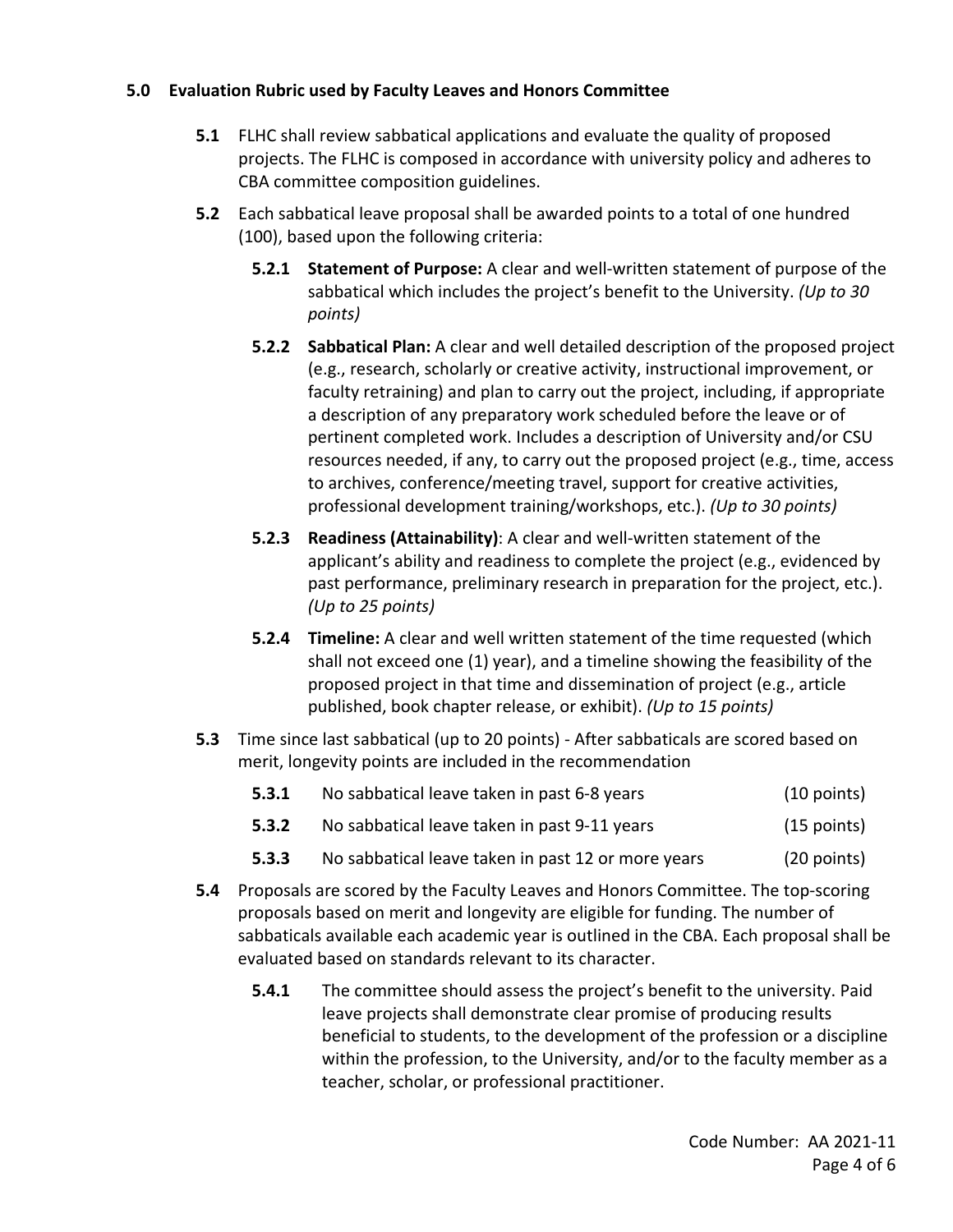- **5.4.2** The committee should assess the project's appropriateness of the substance of each proposal. Appropriate sabbatical leave activities may include the following (the list does not imply ranking of relative worth among activities):
	- **5.4.2.1** A course of study leading to increased mastery of the applicant's specialization within the applicant's field, or the development of own field, or the development of an additional area of a new field of specialization.
	- applicant further to develop knowledge, skill, or expertise in a **5.4.2.2** A plan for professionally beneficial travel, which will enable the discipline or area of specialization within a discipline.
	- **5.4.2.3** Professional development of a scope or nature not possible through normal workload assignment.
	- **5.4.2.4** Pursuit of a scholarly, research, or creative project of a scope or nature not permitted through normal workload assignment.
	- **5.4.2.5** Study or experience designed to improve teaching effectiveness.
	- **5.4.2.6** Study or experience designed to improve professional practice.
- **5.4.3** The proposed project should be clearly defined and articulated, conform to the requirements of the CBA, and state objectives that are realistically attainable.
- **5.5** Sabbatical applications which were not approved will receive written comments, total score, and ranking to aid the applicant in improving future sabbatical project plans.

# **6.0 Sabbatical Denied for Reasons Other than Merit**

 **6.1** If a sabbatical leave is denied based on factors other than the merit of the proposal as identified in the application materials and evaluation of proposal, and such denial results in fewer sabbaticals being awarded than 12% of eligible faculty as defined in deferred until the following academic year, at which point the leave, if the underlying the CBA, upon request of the faculty unit employee, the sabbatical leave shall be conditions supporting the proposal remain in effect, shall be granted.

# **7.0 Sabbatical Final Report**

- **7.1** By the end of the semester following completion of sabbatical, the faculty member shall submit a written report via the Office of Faculty Affairs and Development. The written report should be approximately 3‐5 pages in length (not including documentation) and include responses to the following:
	- **7.1.1 Goals and Objectives:** Briefly state the goals and objectives identified in your leave proposal.
	- **7.1.2 Results of Leave:** This section is a status report on your goals and